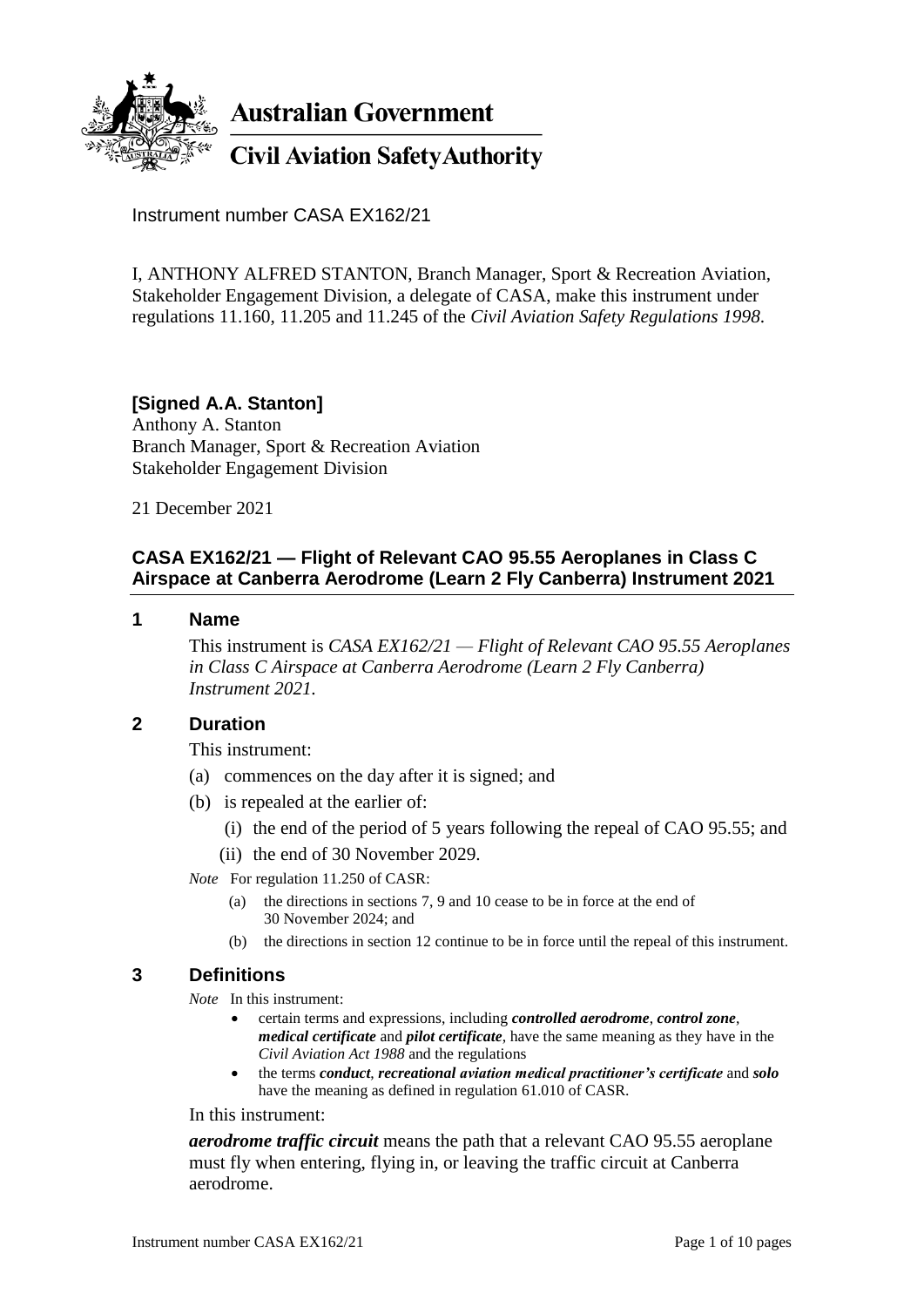*applicable CTA.1 performance criteria* means the performance criteria for a CTA.1 element mentioned in subclause 2.1.1 of section 3 of Schedule 2 to the Part 61 MOS, to the extent that the performance criteria for the CTA.1 element apply to a relevant solo training flight, flown in a control zone at Canberra aerodrome.

*Aviation Medical Certificate (basic class 2)* means a certificate issued by CASA to a person, under a legislative instrument made by CASA, on the basis that the person meets the medical standard basic class 2, as the medical standard exists at the time CASA issues the certificate.

*Note* At the time of making this instrument, an Aviation Medical Certificate (basic class 2) is issued under *CASA EX69/21 — Medical Certification (Private Pilot Licence Holders with Basic Class 2 Medical Certificate) Exemption 2021* (freely available to view or download at [https://www.legislation.gov.au/Details/F2021L00867\)](https://www.legislation.gov.au/Details/F2021L00867).

*Canberra aerodrome* means Canberra aerodrome (YSCB), CASA.ADCERT.0015.

*Canberra Airport* means Canberra Airport Pty Limited, ARN 557150, in its capacity as the aerodrome operator of Canberra aerodrome.

*C3 elements* means the elements of the competency requirements for a flight radio endorsement mentioned under the following headings in section 2 of Schedule 2 to the Part 61 MOS:

- (a) "C3.1 Operate radio equipment" in subclause 2.1;
- (b) "C3.2 Manage R/T equipment malfunctions" in subclause 2.2;
- (c) "C3.3 Operate transponder" in subclause 2.3.

*C3 performance criteria* means the performance criteria for a C3 element, mentioned in the following subclauses of section 2 of Schedule 2 to the Part 61 MOS:

- (a) for a C3 element mentioned under the heading "C3.1 Operate radio equipment" — subclause 2.1;
- (b) for a C3 element mentioned under the heading "C3.2 Manage R/T equipment malfunctions" — subclause 2.2;
- (c) for a C3 element mentioned under the heading "C3.3 Operate transponder" — subclause 2.3.

# *CAO 95.55* means:

- (a) *Civil Aviation Order 95.55 (Exemptions from CAR and CASR — Certain Light Sport Aircraft, Lightweight Aeroplanes and Ultralight Aeroplanes) Instrument 2021*, as in force from time to time; and
- (b) any instrument, expressed to reissue the instrument mentioned in paragraph (a), as in force from time to time.

*CFI* means the person who performs the duties and responsibilities of the chief flying instructor of Learn 2 Fly Canberra.

*controlled aerodrome endorsement* has the same meaning as in Division 61.G.2 of CASR.

*controlled airspace endorsement* has the same meaning as in Division 61.G.2 of CASR.

*Cross Country Endorsement* has the same meaning as in the RAAus Operations Manual.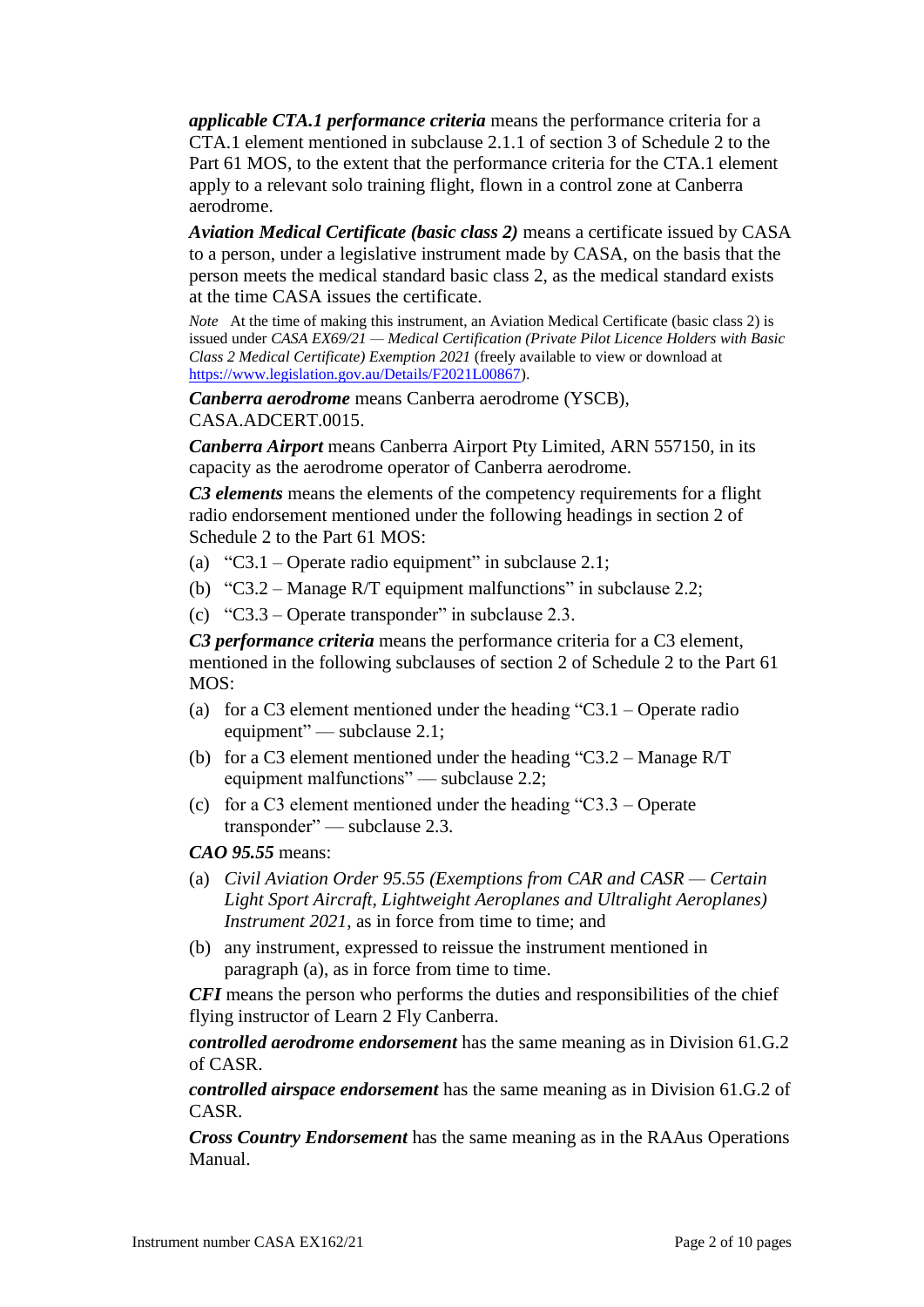*CTA.1 elements* means the elements of the competency requirements for a controlled airspace endorsement, mentioned under the heading "CTA.1 – Operate aircraft in controlled airspace" in subclause 2.1.1 of section 3 of Schedule 2 to the Part 61 MOS.

*flight radio endorsement* has the same meaning as in Division 61.G.2 of CASR. *Learn 2 Fly Canberra* means Indi Flight Pty Ltd, ARN 1142664, registered to the business name of Learn 2 Fly Canberra.

*medical standard basic class 2* means the commercial vehicle driver medical standards that apply to drivers of heavy vehicles, public passenger vehicles or vehicles carrying dangerous goods, published by Austroads, without conditions or restrictions other than a requirement to wear glasses or a hearing aid.

*Note* At the time of making this instrument, the commercial vehicle driver medical standards mentioned in the definition of *medical standard basic class 2* are included in the publication titled *Assessing Fitness to Drive for commercial and private vehicle drivers*, 5th edition, 2016 (as amended up to August 2017). That publication is freely available to view or download by searching for the publication title on the Austroads Publications page, located at [https://austroads.com.au/publications.](https://austroads.com.au/publications)

*Part 61 MOS* means the *Part 61 Manual of Standards Instrument 2014*, as in force from time to time.

*RAAus* means Recreational Aviation Australia Limited, ARN 224806.

*RAAus Operations Manual* means the document titled *Recreational Aviation Australia Flight Operations Manual*, issue 7.1.1, dated 31 March 2021.

*Note* At the time of making this instrument, the RAAus Operations Manual is freely available to view or download at

[https://www.raa.asn.au/storage/raaus-flight-operations-manual-issue-711.pdf.](https://www.raa.asn.au/storage/raaus-flight-operations-manual-issue-711.pdf)

*RAAus restricted pilot* means a person who:

- (a) holds a student pilot certificate, a converting pilot certificate or a pilot certificate issued by, or under the delegated authority of, RAAus; and
- (b) is authorised by Learn 2 Fly Canberra to fly a relevant solo training flight.

*relevant CAO 95.55 aeroplane* means an aeroplane:

- (a) of a kind mentioned in subsection 4 of CAO 95.55; and
- (b) available for use by Learn 2 Fly Canberra for flight training purposes at Canberra aerodrome; and
- (c) maintained by a person authorised by Learn 2 Fly Canberra.

*relevant solo training flight* means a solo flight that is conducted:

- (a) by Learn 2 Fly Canberra; and
- (b) in a relevant CAO 95.55 aeroplane operated by Learn 2 Fly Canberra; and
- (c) in Class C airspace at Canberra aerodrome, at a maximum height of 4 500 feet above mean sea level; and
- (d) for the purpose of assessing if an RAAus restricted pilot qualifies for the issue of:
	- (i) a pilot certificate; or
	- (ii) a Cross Country Endorsement on a pilot certificate.

*Note* Class C airspace at Canberra aerodrome is determined from time to time in a legislative instrument made under regulation 5 of the *Airspace Regulations 2007*. At the time of making this instrument, the legislative instrument is *CASA OAR 064/21 — Determination of Airspace and Controlled Aerodromes Etc. (Designated Airspace Handbook) Instrument 2021* (available to freely view or download a[t https://www.legislation.gov.au/Details/F2021L01618\)](https://www.legislation.gov.au/Details/F2021L01618).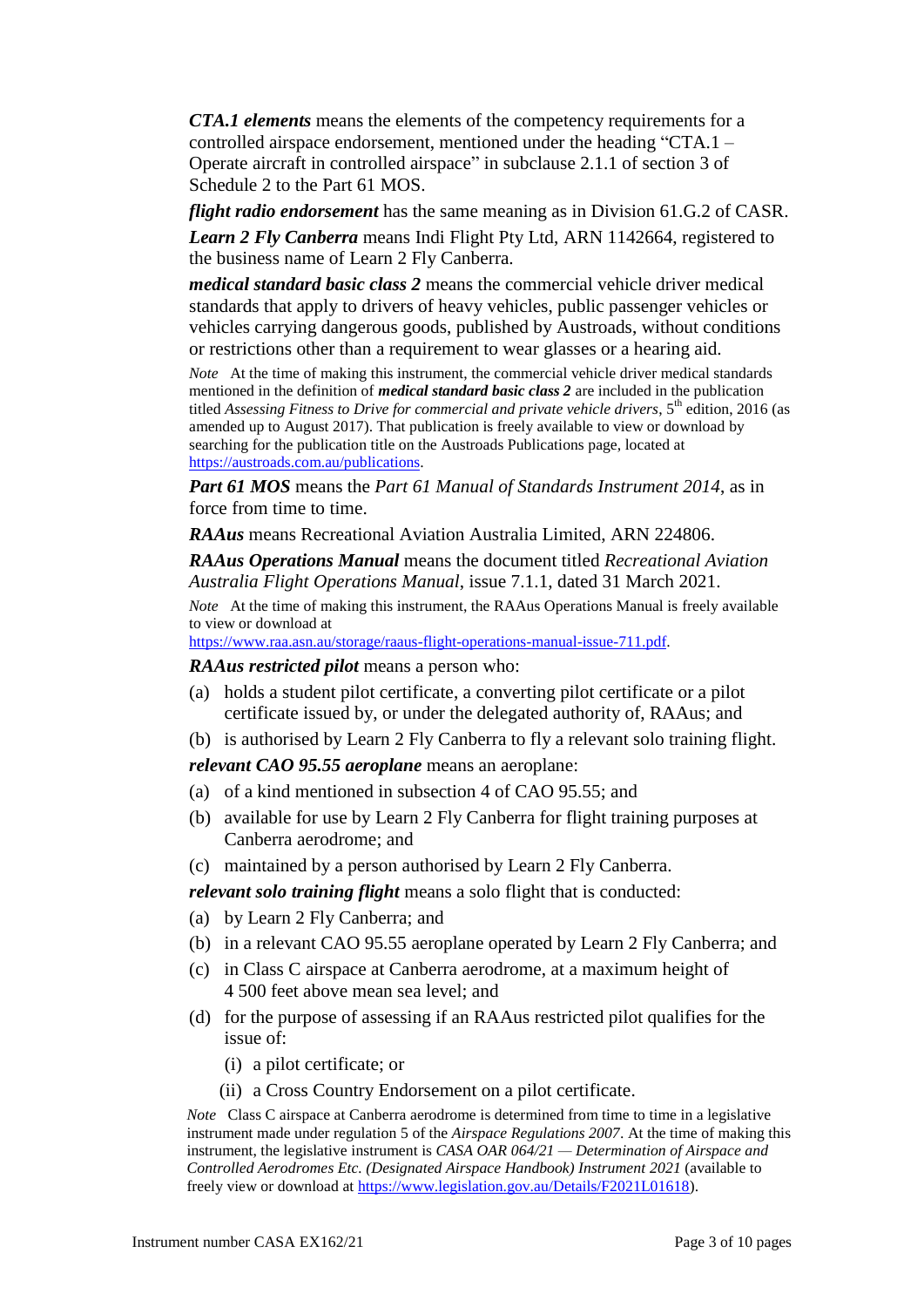*senior instructor* means a person who performs the duties and responsibilities of a senior instructor of Learn 2 Fly Canberra.

# **4 Exemption**

- (1) Each of the following is exempt from complying with subparagraphs 9.2 (d) and (e) of CAO 95.55 in relation to a relevant solo training flight:
	- (a) Learn 2 Fly Canberra;
	- (b) an RAAus restricted pilot who is flying the relevant solo training flight.
- (2) The exemption in subsection (1) is subject to the conditions mentioned in sections 5, 6, 8 and 11.
- (3) The exemption in subsection (1) ceases to be in force at the end of 30 November 2024.

#### **5 Conditions – RAAus restricted pilots – certificates and documents**

An RAAus restricted pilot must not fly a relevant CAO 95.55 aeroplane for a relevant solo training flight at Canberra aerodrome unless the RAAus restricted pilot:

- (a) holds a current certificate of one of the following kinds:
	- (i) an Aviation Medical Certificate (basic class 2);
	- (ii) a class 1 medical certificate;
	- (iii) a class 2 medical certificate;
	- (iv) a recreational aviation medical practitioner's certificate; and
- (b) holds a current document of one of the following kinds:
	- (i) a flight radiotelephone operator licence;
	- (ii) a radio operator endorsement issued by, or under the delegated authority of, RAAus.

*Note* Other conditions that apply in relation to:

- (a) a relevant CAO 95.55 aeroplane include, but may not be limited to, the general conditions in subsection 8 of CAO 95.55; and
- (b) a person operating a relevant CAO 95.55 aeroplane include, but may not be limited to, the flight conditions in subsection 9 of CAO 95.55 (other than the conditions in subparagraphs 9.2 (d) and (e)).

# **6 Condition – Learn 2 Fly Canberra – certificates and documents**

Learn 2 Fly Canberra must ensure that an RAAus restricted pilot, in relation to a relevant solo training flight, complies with the requirements to hold certificates and documents mentioned in section 5.

# **7 Directions – CFI – authorising relevant solo training flights**

*Assessment and related records — controlled aerodrome competence*

- (1) The CFI must not authorise an RAAus restricted pilot to fly a relevant solo training flight within an aerodrome traffic circuit unless:
	- (a) the CFI or a senior instructor has assessed that the RAAus restricted pilot for the relevant solo training flight has demonstrated each element of the competency requirements for a controlled aerodrome endorsement:
		- (i) mentioned in column 1 of an item in the following table; and
		- (ii) according to the performance criteria, for the element, mentioned in column 2 of the table; and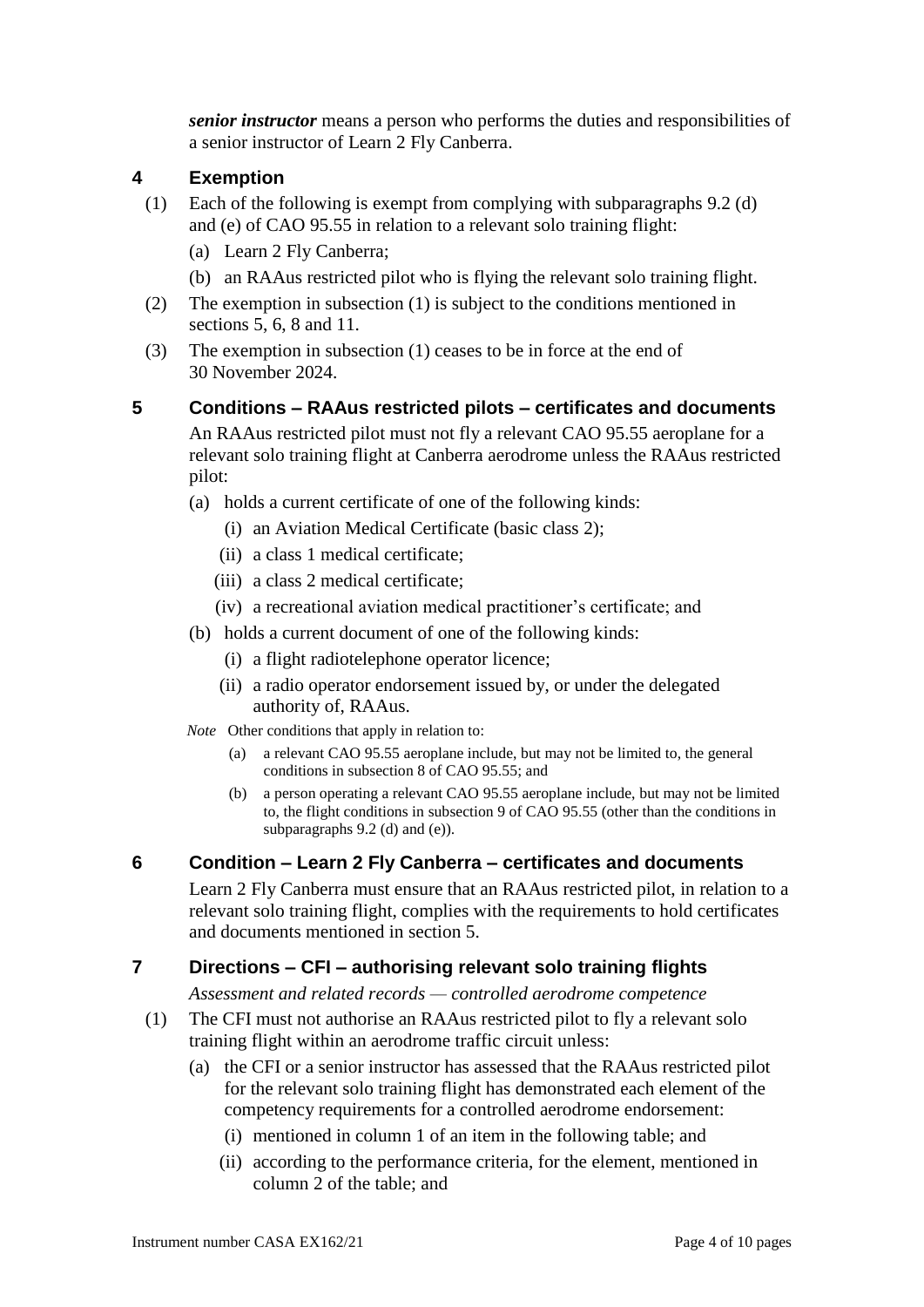- (b) the CFI or a senior instructor who makes an assessment of an RAAus restricted pilot mentioned in paragraph (a) has, in relation to each element of the competency requirements for a controlled aerodrome endorsement mentioned in column 1 of the following table, entered, in writing, in Learn 2 Fly Canberra's records:
	- (i) that the CFI or the senior instructor assessed the RAAus restricted pilot according to the performance criteria, for each element, mentioned in column 2 of the table; and
	- (ii) for each of the performance criteria that the CFI or the senior instructor assessed the RAAus restricted pilot as competent; and
	- (iii) if a senior instructor has made an assessment mentioned in paragraph (a) — that the CFI is satisfied, on reasonable grounds, that the RAAus restricted pilot has demonstrated each element of the competency requirements mentioned in column 1 of the table.

#### **Table Elements of competency requirements and performance criteria — controlled aerodrome endorsement**

| <b>Item</b>    | <b>Element of competency</b><br>requirement<br>$\text{(column 1)}$ | Performance criteria for the<br>element<br>$\left(\text{column } 2\right)$                                                                                                              |
|----------------|--------------------------------------------------------------------|-----------------------------------------------------------------------------------------------------------------------------------------------------------------------------------------|
| 1              | CTR.1 — Controlled aerodrome<br>pre-flight preparation             | The performance criteria<br>mentioned, for the element, in<br>each paragraph of subclause 2.1 of<br>section 3 of Schedule 2 to the<br>Part 61 MOS                                       |
| $\overline{2}$ | $CTR.2 - Taxi$ aircraft at a<br>controlled aerodrome               | The performance criteria<br>mentioned, for the element, in<br>each paragraph of subclause 2.2 of<br>section 3 of Schedule 2 to the<br>Part 61 MOS                                       |
| 3              | $CTR.3$ — Perform departure from<br>controlled aerodrome           | The performance criteria<br>mentioned, for the element, in<br>each paragraph of subclause 2.3 of<br>section 3 of Schedule 2 to the<br>Part 61 MOS, other than<br>paragraphs (f) and (i) |
| $\overline{4}$ | $CTR.4$ - Perform arrival and<br>landing at controlled aerodrome   | The performance criteria<br>mentioned, for the element, in<br>each paragraph of subclause 2.4 of<br>section 3 of Schedule 2 to the<br>Part 61 MOS, other than<br>paragraphs (a) and (c) |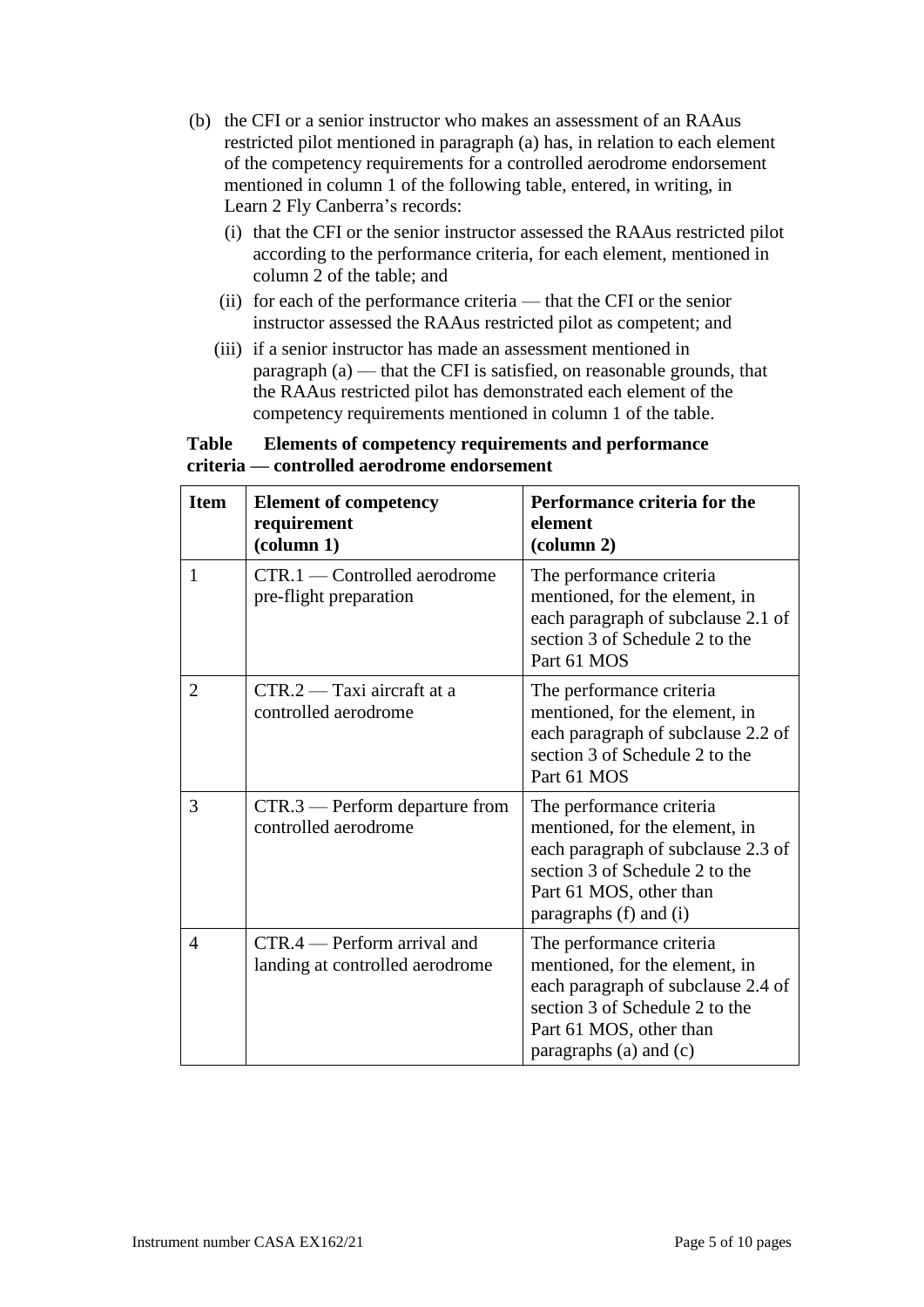*Assessment and related records — controlled airspace competence*

- (2) The CFI must not authorise an RAAus restricted pilot to fly a relevant solo training flight within an aerodrome traffic circuit unless:
	- (a) the CFI or a senior instructor has assessed that the RAAus restricted pilot for the relevant solo training flight has demonstrated the CTA.1 elements according to the applicable CTA.1 performance criteria; and
	- (b) the CFI or a senior instructor who makes an assessment mentioned in paragraph (a) has, in relation to each CTA.1 element, entered the following, in writing, in Learn 2 Fly Canberra's records:
		- (i) that the CFI or the senior instructor assessed the RAAus restricted pilot according to the applicable CTA.1 performance criteria;
		- (ii) for the applicable CTA.1 performance criteria that the CFI or the senior instructor assessed the RAAus restricted pilot as competent;
		- (iii) if a senior instructor has made an assessment mentioned in paragraph (a) — that the CFI is satisfied, on reasonable grounds, that the RAAus restricted pilot demonstrated each CTA.1 element.

*Assessment and related records — flight radio competence*

- (3) The CFI must not authorise a relevant solo training flight that is flown by an RAAus restricted pilot within an aerodrome traffic circuit unless:
	- (a) the CFI or a senior instructor has assessed that the RAAus restricted pilot for the relevant solo training flight has demonstrated the C3 elements according to the C3 performance criteria; and
	- (b) the CFI or a senior instructor who makes an assessment of an RAAus restricted pilot mentioned in paragraph (a) has, in relation to each C3 element, entered the following, in writing, in Learn 2 Fly Canberra's records:
		- (i) that the CFI or the senior instructor has assessed the RAAus restricted pilot according to the C3 performance criteria for the C3 element;
		- (ii) for each C3 performance criteria that the CFI or the senior instructor assessed the RAAus restricted pilot as competent;
		- (iii) if a senior instructor has made an assessment mentioned in paragraph (a) — that the CFI is satisfied, on reasonable grounds, that the RAAus restricted pilot has demonstrated the C3 elements.

#### **8 Condition – Learn 2 Fly Canberra – permitting relevant solo training flights**

Learn 2 Fly Canberra must not permit an RAAus restricted pilot to commence a relevant solo training flight unless the CFI has:

- (a) authorised the RAAus restricted pilot, in writing, to fly the relevant solo training flight; and
- (b) recorded the authorisation in accordance with section 9.

*Note* Other conditions that apply in relation to:

- (a) a relevant CAO 95.55 aeroplane include, but may not be limited to, the general conditions in subsection 8 of CAO 95.55; and
- (b) a person operating a relevant CAO 95.55 aeroplane include, but may not be limited to, the flight conditions in subsection 9 of CAO 95.55 (other than the conditions in subparagraphs 9.2 (d) and (e)).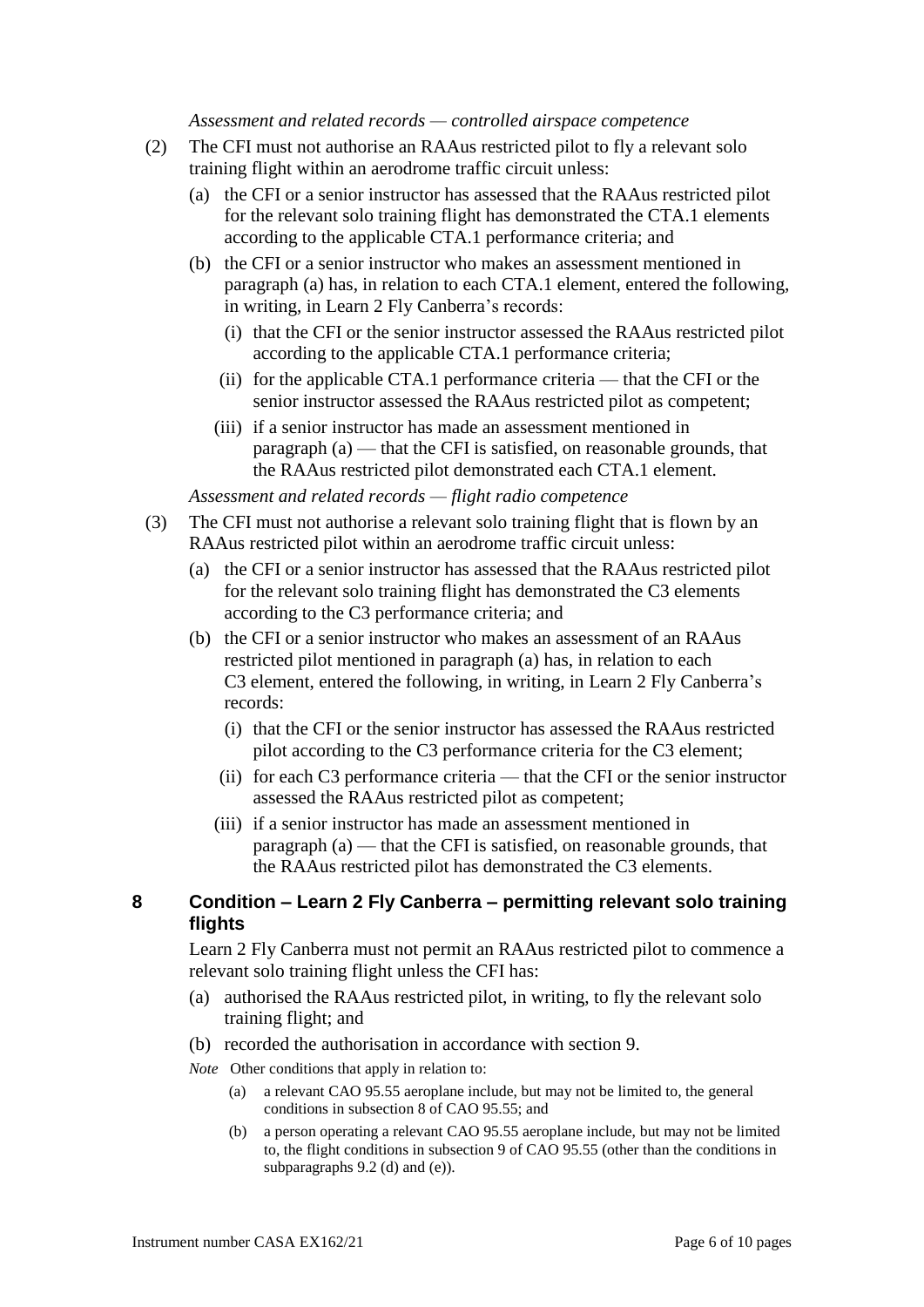# **9 Directions – CFI – recording authorisations**

The CFI must record, in writing, the authorisation mentioned in paragraph 8 (a):

- (a) for an RAAus restricted pilot's first relevant solo training flight in the RAAus restricted pilot's logbook; and
- (b) for any other relevant solo training flight by an RAAus restricted pilot in Learn 2 Fly Canberra's records.

#### **10 Directions – CFI – authorising relevant solo training flights involving airspace transitions**

*Assessment and related records — controlled aerodrome competence*

- (1) The CFI must not authorise an RAAus restricted pilot to fly a relevant solo training flight involving one or more transitions between Class C and Class G airspace unless:
	- (a) the CFI or a senior instructor has assessed that the RAAus restricted pilot for the relevant solo training flight has demonstrated the competency requirements mentioned in the Part 61 MOS for a controlled aerodrome endorsement; and
	- (b) the CFI or a senior instructor who makes an assessment of an RAAus restricted pilot mentioned in paragraph (a) has, in relation to each element of the competency requirements for a controlled aerodrome endorsement mentioned in column 1 of the following table, entered, in writing, in Learn 2 Fly Canberra's records:
		- (i) that the CFI or the senior instructor assessed the RAAus restricted pilot according to the performance criteria, for each element, mentioned in column 2 of the table; and
		- (ii) for each of the performance criteria that the CFI or the senior instructor assessed the RAAus restricted pilot as competent; and
		- (iii) if a senior instructor has made an assessment mentioned in paragraph (a) — that the CFI is satisfied, on reasonable grounds, that the RAAus restricted pilot for the relevant solo training flight has demonstrated each element of the competency requirements mentioned in column 1 of the table.

#### **Table Elements of competency requirements and performance criteria controlled aerodrome endorsement**

| <b>Item</b>           | <b>Element of competency</b><br>requirement<br>$\left(\text{column } 1\right)$ | Performance criteria for the element<br>$\left(\text{column } 2\right)$                                                                     |
|-----------------------|--------------------------------------------------------------------------------|---------------------------------------------------------------------------------------------------------------------------------------------|
|                       | $CTR.1$ - Controlled<br>aerodrome pre-flight<br>preparation                    | The performance criteria mentioned, for the<br>element, in each paragraph of subclause 2.1 of<br>section 3 of Schedule 2 to the Part 61 MOS |
| $\mathcal{D}_{\cdot}$ | $CTR.2 - Taxi$ aircraft at<br>a controlled aerodrome                           | The performance criteria mentioned, for the<br>element, in each paragraph of subclause 2.2 of<br>section 3 of Schedule 2 to the Part 61 MOS |
| 3                     | $CTR.3$ - Perform<br>departure from controlled<br>aerodrome                    | The performance criteria mentioned, for the<br>element, in each paragraph of subclause 2.3 of<br>section 3 of Schedule 2 to the Part 61 MOS |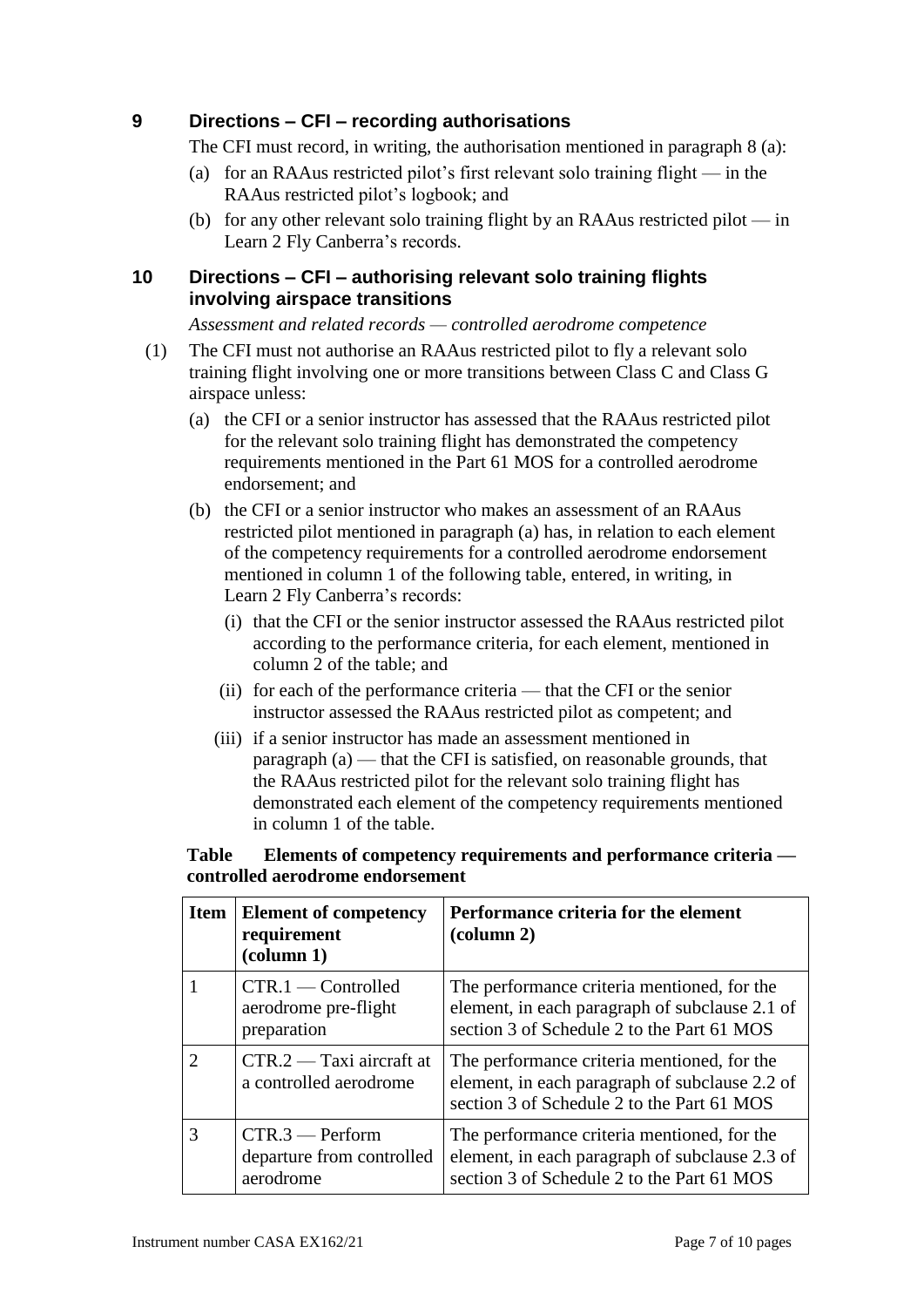|                | <b>Item   Element of competency</b><br>requirement<br>$\text{(column 1)}$ | Performance criteria for the element<br>$\left(\text{column } 2\right)$                                                                                             |
|----------------|---------------------------------------------------------------------------|---------------------------------------------------------------------------------------------------------------------------------------------------------------------|
| $\overline{4}$ | and landing at controlled<br>aerodrome                                    | CTR.4 — Perform arrival The performance criteria mentioned, for the<br>element, in each paragraph of subclause 2.4 of<br>section 3 of Schedule 2 to the Part 61 MOS |

*Assessment and related records — controlled airspace and flight radio competence*

(2) The CFI must not authorise an RAAus restricted pilot to fly a relevant solo training flight involving one or more transitions between Class C and Class G airspace unless the requirements mentioned in subsections 7 (2) and 7 (3) have been met in relation to the RAAus restricted pilot.

*Assessment and related records — practical training in flight*

- (3) The CFI must not authorise an RAAus restricted pilot's first relevant solo training flight involving transitions between Class C and Class G airspace unless the CFI has made a record in the RAAus restricted pilot's logbook stating that the CFI is satisfied, on reasonable grounds, that the RAAus restricted pilot has demonstrated:
	- (a) the CTA.1 elements mentioned in paragraph 7 (2) (a) according to the applicable CTA.1 performance criteria; and
	- (b) the C3 elements mentioned in paragraph 7 (3) (a) according to the C3 performance criteria; and
	- (c) the competency requirements for a controlled aerodrome endorsement mentioned in paragraph 10 (1) (a).
- (4) The CFI must not authorise an RAAus restricted pilot to fly a relevant solo training flight involving transitions between Class C and Class G airspace unless:
	- (a) the CFI has conducted one or more flights with the RAAus restricted pilot that:
		- (i) depart from, and arrive at, Canberra aerodrome; and
		- (ii) involve one or more transitions to Class G airspace; and
		- (iii) involve one or more transitions from Class G airspace; and
	- (b) the RAAus restricted pilot has received practical training in flight on the airspace management procedures for Class C airspace at Canberra aerodrome.
- (5) However, an RAAus restricted pilot is not required to receive the practical training mentioned in paragraph (4) (b) from the CFI if the CFI is satisfied, on reasonable grounds, that the records of another flight training school at Canberra aerodrome demonstrate that the RAAus restricted pilot has received the practical training at the other flight training school.

# **11 Condition – Learn 2 Fly Canberra – information about accident or incident**

If Learn 2 Fly Canberra reports an accident or incident under the *Transport Safety Investigation Act 2003* or the *Transport Safety Investigation Regulations 2021*, in relation to a relevant solo training flight, Learn 2 Fly Canberra must, as soon as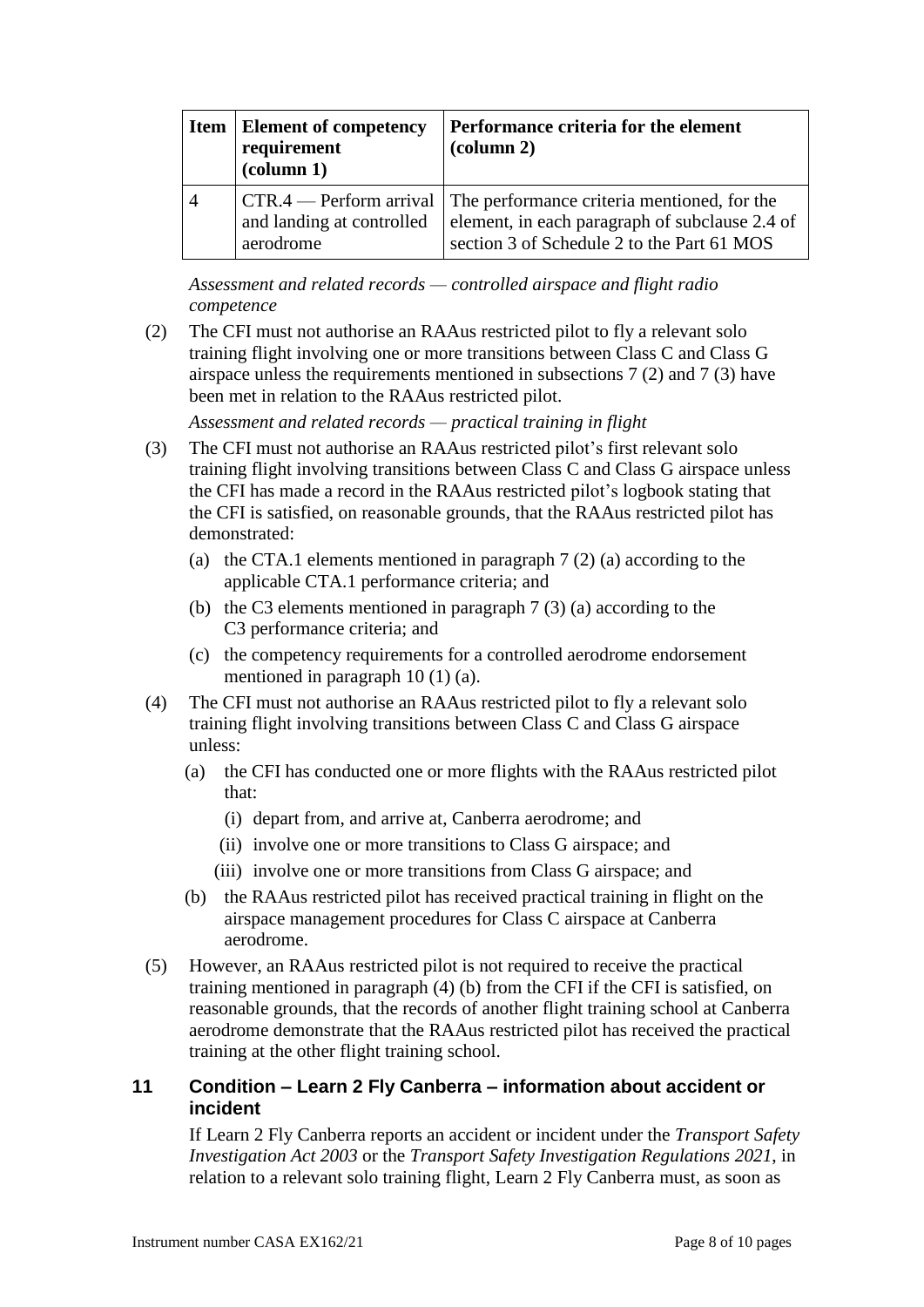practicable after reporting the accident or incident, provide a copy of the report to [SPORT@casa.gov.au.](mailto:SPORT@casa.gov.au)

# **12 Directions – Learn 2 Fly Canberra – record retention and audit**

#### *Record retention*

- (1) Learn 2 Fly Canberra must retain the following records for a minimum of 5 years from the date Learn 2 Fly Canberra completes the assessment of an RAAus restricted pilot for the purposes of this instrument:
	- (a) a copy of the certificate held by an RAAus restricted pilot to comply with paragraph 5 (a);
	- (b) a copy of the document held by an RAAus restricted pilot to comply with paragraph 5 (b);
	- (c) the assessment that an RAAus restricted pilot has demonstrated each element of the competency requirements for a controlled aerodrome endorsement mentioned in column 1 of an item of the table in subsection 7 (1) according to the performance criteria mentioned, for the item, in column 2 of the table;
	- (d) a copy of the records, related to an RAAus restricted pilot, mentioned in subparagraphs  $7(1)$  (b) (i) to (iii);
	- (e) the assessment that an RAAus restricted pilot has demonstrated each CTA.1 element mentioned in paragraph 7 (2) (a) according to the applicable CTA.1 performance criteria;
	- (f) a copy of the records, related to an RAAus restricted pilot, mentioned in subparagraphs  $7(2)$  (b) (i) to (iii);
	- (g) the assessment that an RAAus restricted pilot has demonstrated the C3 elements mentioned in paragraph 7 (3) (a) according to the C3 performance criteria;
	- (h) a copy of the records, related to an RAAus restricted pilot, mentioned in subparagraphs  $7(3)$  (b) (i) to (iii);
	- (i) the authorisation, related to an RAAus restricted pilot, mentioned in paragraph 8 (a);
	- (j) a copy of the records, related to an RAAus restricted pilot, mentioned in paragraphs 9 (a) and (b);
	- (k) the assessment that an RAAus restricted pilot has demonstrated the competency requirements for a controlled aerodrome endorsement mentioned in paragraph 10 (1) (a);
	- (l) a copy of the records, related to an RAAus restricted pilot, mentioned in subparagraphs  $10(1)$  (b) (i) to (iii);
	- (m) a copy of the records, related to an RAAus restricted pilot, mentioned in paragraphs  $10(3)(a)$ , (b) and (c);
	- (n) a copy of the records, related to an RAAus restricted pilot, mentioned in subsection 10 (5).